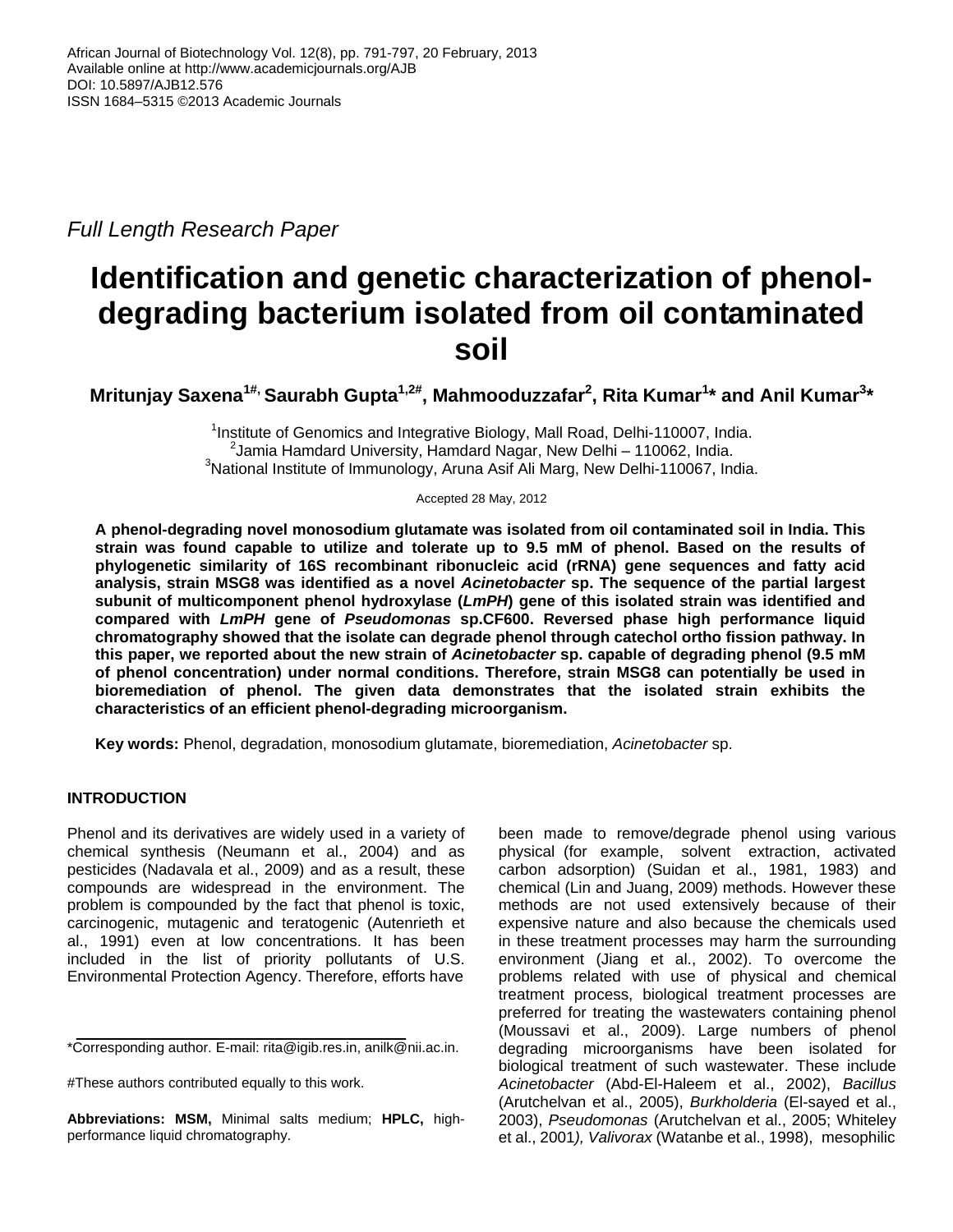and thermophilic methanogens (Chen et al. 2008) and the yeast *Candidatropicalis* (Jiang et al., 2005). Phenoldegrading bacteria have also been isolated from plant leaves (Sandhu et al., 2009), roots (Abd-El-Haleem et al., 2002; Wang et al., 2007), root nodules (Wei et al., 2008), rivers (Heinaru et al., 2000), and marine ecosystems (Shashirekha et al., 1997). The enzyme phenol hydroxylase (PH), has a key role in the phenol degradation pathway, has been used as a molecular tool to identify phenol degradation capability in different bacteria which are present in environmental samples contaminated with phenol (Dong et al., 2008). PHs occurs as both single- and multi-component variants in nature. Most commonly, the sequence of the largest subunit of the multicomponent phenol hydroxylase (LmPH) has been used to evaluate ability to degrade phenol (Dong et al., 2008). In the present study, we report a new strain of *Acinetobacter* (a Gram negative bacterium) isolated from oil contaminated soil, which can tolerate phenol at a concentration as high as 9.5 mM. The phenol biodegradation ability of this bacterium was analyzed using high performance liquid chromatography with or without supplementing the growth medium with glucose in the presence of phenol.

## **MATERIALS AND METHODS**

## **Culture conditions**

The minimal salts medium (MSM) contained ( $gL^{-1}$ ):  $KH_{2}PO_{4}$  (34.8),  $K_2HPO_4$  (27), MgSO<sub>4</sub>.7H<sub>2</sub>O (24.50), EDTA (Na salt) (67),  $ZnSO_4.7H_2O$  (5.8),  $MnSO_4.4H_2O$  (33.8),  $CUSO_4.7H_2O$  (5.0), FeSO<sub>4</sub>.7H<sub>2</sub>O (55.6), Na<sub>4</sub>MoO<sub>4</sub>.2H<sub>2</sub>O (2.28), (NH<sub>4</sub>) <sub>2</sub>SO<sub>4</sub> (26). Luria bertani (LB) Medium (HiMedia, India) (Bertani G, 1951) contained  $(gI<sup>1</sup>)$ : tryptone (10.0), NaCl (10.0) and yeast extract (5.0) glucose (0.5% w/v) and phenol 1 to 9.5 mM.

#### **Isolation of phenol-degrading microorganisms**

Soil samples for the isolation of phenol-degrading microorganisms were collected from an oil refinery in India. 2.5 g soil was suspended in 50 ml sterilized water, after vortexing and shortly sonicating, it was appropriately diluted. The diluted suspensions were spread on solid MSM plates with 9.5 mM phenol as the sole source of carbon. After two days of incubation at 37°C, all the colonies that appeared on the plate were picked out and restreaked on MSM-phenol plates to obtain pure cultures. On the basis of phenol degradation, isolate MSG8 was selected and maintained in MSM slants with 9.5 mM phenol for further study.

#### **Growth patterns of MSG8**

Growth pattern of strain monosodium glutamate was studied on MSM medium containing 1 to 9.5 mM phenol with or without addition of 0.5% Glucose. Growth was estimated by reading absorbance of culture broth at 600 nm using ultra-violet visible (UV-Vis) spectrophotometer (Shimadzu). Growth curves of MSG8 strain in MSM with 0.5 % glucose, cresol and phenol (1 to 9.5 mM) are shown in Figure 2, polymerase chain reaction (PCR) amplification of 16S recombinant deoxyribonucleic acid (rDNA) and the partial

*LmPH* gene. The 16S rDNA was amplified using the primers; (5′- CAGCAGCCGCGGTAATAC-3′) (5′-TACGGCTACCTTGTTACG-3′) as reverse primer. PCR amplification was performed under the following conditions; 3 min at 95°C; 30 cycles of 1 min at 95°C, 1 min at 65°C and 1 min 30 s at 72°C, plus an additional 7 min cycle at 72°C. The PCR product was gel extracted using gel extraction kit (Qiagen). The sequencing was done using DNA sequence (Applied Bio Systems 3730). The resultant sequence was aligned in FASTA(Mackey et al., 2000; Pearson and Lipman, 1988) followed by search of the GenBank nucleotide library for similar sequences was performed using Basic Local Alignment Search Tool (BLAST) (Altschul et al. 1990) through the National Center for Biotechnology Information Web site (http://www.ncbi.nlm.nih.gov/BLAST).

The Genbank access numbers for the bacterium is FJ848381. The closest relatives of the seguence were aligned using Clustalw (Larkin et al., 2007). Phylogeny was analyzed by Treeconw software (Van and De, 1994). Distances were calculated using the Kimura two-parameter distance model (Kimura, 1980). Rooted trees were built by the neighbour-joining method (Kumar and Gadagkar, 2000). The correctness of the phylogenetic tree was estimated by bootstrap analysis (Holmes, 2003) with 1000 resamplings. The partial largest subunit of multicomponent phenol hydroxylase (*LmPH*) gene of both *Acinetobacter* sp. MSG8 and *Pseudomonas sp*. CF600, was amplified with primers Lph1 (5′-AGG CAT CAA GAT CAC CGACTG-3′) and Lph2 (5′-CGC CAG AAC CAT TTA TCG ATC-3′) as described previously by Xu et al. (2001, 2003). Plasmid isolation of both bacteria (*Acinetobacter sp.* MSG8 and *Pseudomonas* CF600) was done using mini prep kit (Invitrogen). The plasmid was used as the template for the reaction. The PCR reaction conditions were same as 16S rDNA amplification. The PCR products were sequenced and analyzed with the same methods that of 16S rDNA.

#### **Phenol degradation by isolated bacterium**

This strain was cultured in Luria Bertani medium in a shaking incubator at 37°C and 200 rpm in shaking incubator. After 3 to 4 h (late-exponential phase), the culture broth was centrifuged at 5000 rpm for 4 min at room temperature. Pellet was washed with potassium phosphate buffer (pH 7.5) and suspended in the same buffer to obtain as 1mM absorbance of 0.8 to 0.9 at 600 nm. This suspension (5% v/v) was used to inoculate and incubated at 30 to 37°C level into 50 ml liquid MSM containing phenol (9.5 mM) and incubated at 30 to 37°C and 200 rpm. The culture was collected periodically for determination of  $OD_{600 \,(nm)}$  and phenol concentration was determined with a direct colorimetric method using 4 aminoantipyrene (APHA, 1989).

#### **Culture preparation for high-performance liquid chromatography (HPLC)**

Minimal salt medium (MSM) was prepared to culture the *Acinetobacter sp* (The phenol degrading strain), was pre cultured in LB medium in a rotary shaker at 30 to 37°C with 180 to 200 rpm till the later-exponential phase, and the cells were collected by centrifugation at 5000 rpm at room temperature. The cell pellets were washed twice with sterilized 0.2 M potassium phosphate buffer (pH 7.5), and adjusted to an  $OD_{600}$  of 1.0 for phenol degradation experiments. The cells were inoculated at 3 % (v/v) level into 100 ml liquid MSM plus phenol (1 mM) medium and then incubated at 30 to 37°C with 180 to 200 rpm. This culture sample was used for high-performance liquid chromatography (HPLC) after filtration.

#### **HPLC analysis of phenol**

The study was carried out at initial concentration of phenol around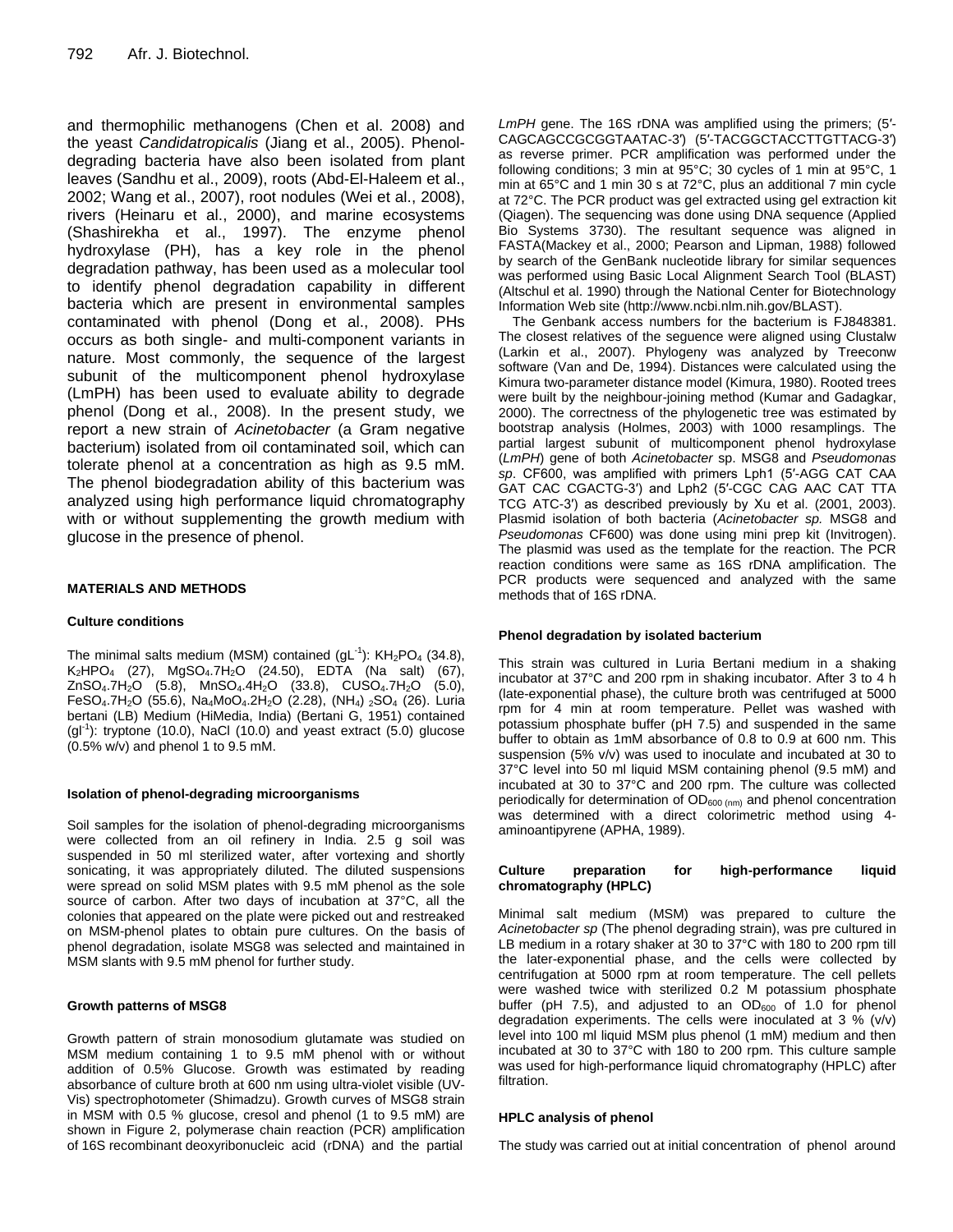

**Figure 1.** Time-course of phenol degradation of MSG8 in liquid MSM containing 9.5 mM phenol initially. The results are shown as average of six independent experiments and the bars indicate the standard deviation less than 5%.



Figure 2. Growth patterns of MSG8 strain in MSM suspended with only glucose, phenol and cresol. The results are shown as average of five independent experiments and the bars indicate the standard deviation <5%.

1.0 mM using reversed phase (RP)-HPLC. For the estimation of phenol degradation RP-HPLC method was used. 20 µl of the sample was injected on 4.0 x 250 mm ODS C18 column. A mixture of methanol /de ionized water /glacial acetic acid (60:38:2, v/v/v) was used as the solvent and the flow rate was maintained at 0.5 ml/min. The analysis was carried out at 274 nm. The retention time of standard phenol solution (1 mM) under the above conditions was found to be 9.80 min.

#### **Nucleotide sequence accession number**

The nucleotide sequence of the 16S rRNA gene of strain MSG8 has been deposited in the GenBank database under accession no. FJ848381.

## **RESULTS AND DISCUSSION**

Phenol-degrading bacteria exist widely in the environments and they are usually isolated from phenolcontaminated sites. In this study, we isolated one degrading strain, MSG8; which was from the genus of Acinetobacter. This strain was isolated from the oil refinery soil in India. The bacterial isolate was morphologically and biochemically typified and properties were listed in Table 1. The colorimetric assay data presented in the curve showed the capability of strain MSG8 for degrading 9.5 mM of phenol within 80 h (Figure 1).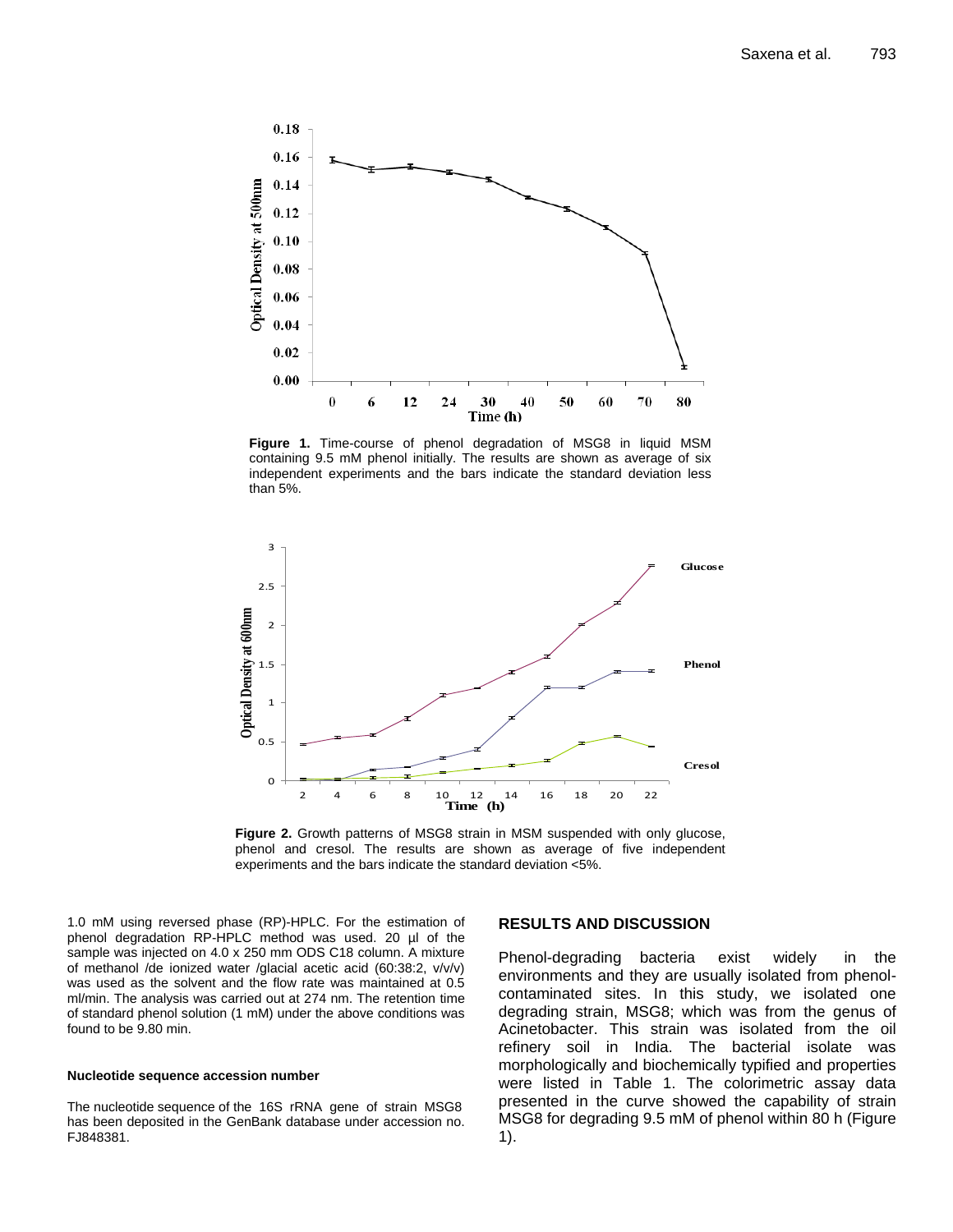**Table 1.** Morphological and biochemical characteristics of the bacterial strain MSG8 that is able to grow in a medium where phenol is the sole carbon source.

| Characteristic                                 | MSG8      |
|------------------------------------------------|-----------|
| Starch hydrolysis                              |           |
| Casein hydrolysis                              |           |
| Citrate utilization                            | +         |
| Gelatin liquefaction                           | $\ddot{}$ |
| $H2S$ production                               | ÷         |
| <b>MR</b>                                      | $\ddot{}$ |
| <b>VP</b>                                      |           |
| Nitrate reduction                              |           |
| Indole                                         |           |
| <b>Acid production from</b>                    |           |
| Arabinose                                      | +         |
| Galactose                                      | $\ddot{}$ |
| Glucose                                        | $\ddot{}$ |
| Mannitol                                       | +         |
| Raffinose                                      |           |
| <b>Acid production from</b>                    |           |
| Arabinose                                      | +         |
| Galactose                                      | +         |
| Glucose                                        | $\ddot{}$ |
| Mannitol                                       | $\ddot{}$ |
| Raffinose                                      |           |
| Gram staining                                  |           |
| Spore staining                                 |           |
| Motility                                       |           |
| Catalase                                       | $\ddot{}$ |
| Oxidase                                        |           |
| <b>Acid production from</b>                    |           |
| Urea                                           |           |
| Salicin                                        |           |
| Xylose                                         | $\ddot{}$ |
| Sucrose                                        |           |
| Rhamnose                                       |           |
| meso-inositol                                  |           |
| Fructose                                       |           |
|                                                |           |
| <b>Growth at different</b><br>Temperature (°C) |           |
| At 15                                          | +         |
| At 25                                          | +         |
| At 37                                          | +         |
| At 42                                          | $\ddot{}$ |
| Growth at different pH                         |           |
|                                                |           |
| At pH 5.2<br>At $pH 8.0$                       | +         |
| Growth at pH 9.0                               | +         |
| Growth at pH 10.0                              | +<br>+    |
|                                                |           |

**Table 1.** Continued.

| <b>Characteristic</b>      | <b>MSG8</b> |
|----------------------------|-------------|
| <b>Growth at different</b> |             |
| concentration of NaCl (%)  |             |
| On NaCl 2                  | +           |
| On NaCl 5                  |             |
| On NaCl 7                  |             |
| On NaCl 10                 |             |

MSG8 strain showed tolerance up to 9.5 mM and has high phenol-degrading ability (98%) with phenol. Degradation rate is 0.118 mMh<sup>-1</sup>. The phenol tolerance of the genera Acinetobacter, Pseudomonas and Vibrio were reported to be 7 to 10 mM (Dong et al., 2008). A strain of *Pseudomonas putida* (MTCC 1194) could tolerate phenol up to 10 mM (Bandhopadhyay et al., 1998). *Burkholderia* cepacia PW3 and *Pseudomonas aeruginosa* AT2 are the highest phenol tolerant bacteria which were reported at 30 mM (El-Sayed et al., 2003). The growth patterns in different carbon sources (for example, glucose/phenol/cresol) (Figure 2) indicate that the presence of glucose as well as phenol in MSM help MSG8 in adaptation to medium, however in case of cresol in MSM, MSG8 was not able to grow as glucose and phenol, as a sole source of carbon. In case of phenol, growth was observed very fast in first two days after which growth was found to be constant. The partial *LmPH* gene was taken as molecular marker for phenoldegrading ability (Watanabe et al., 1998, 2002) as this gene encodes phenol degrading enzyme phenol hydroxylase, which converts phenol to catechol. Specific bands of 684 bp of *LmPH* gene sequence were amplified (Figure 3) and program BLAST confirmed that this had high similarities with *LmPH* gene of *Pseudomonas* sp.CF600.

In HPLC analysis, concentration of phenol was estimated with the peak area, which was found to decrease after 2 h from the initial value. This trend continued for 30, 40, 50 and 60 h. After 70 h of incubation (Figure 4), the peak disappeared completely indicating almost complete degradation of phenol. A compound with a retention time of 7.62 was found to accumulate simultaneously with the phenol degradation. The retention time of this compound matches with that of 1 mM standard solution of catechol (7.67). No degradation was observed in case of un-inoculated medium and medium inoculated with negative control even after 7 h of incubation. It may be due to production of catechol as a result of ortho ring cleavage of phenol.

The results of the chemotaxonomic analysis of MSG8 are shown in Table 2. The main non-polar fatty acids detected were octadecenoic acid  $(C_{18:1})$  and hexadecenoic acid  $(C_{16.1})$ . The hydroxyl fatty acids detected were 3-hydroxydodecanoic acid  $(C_{12:0}3$ -OH) and 2-hydroxydodecanoic acid  $(C_{12:0}2$ -OH).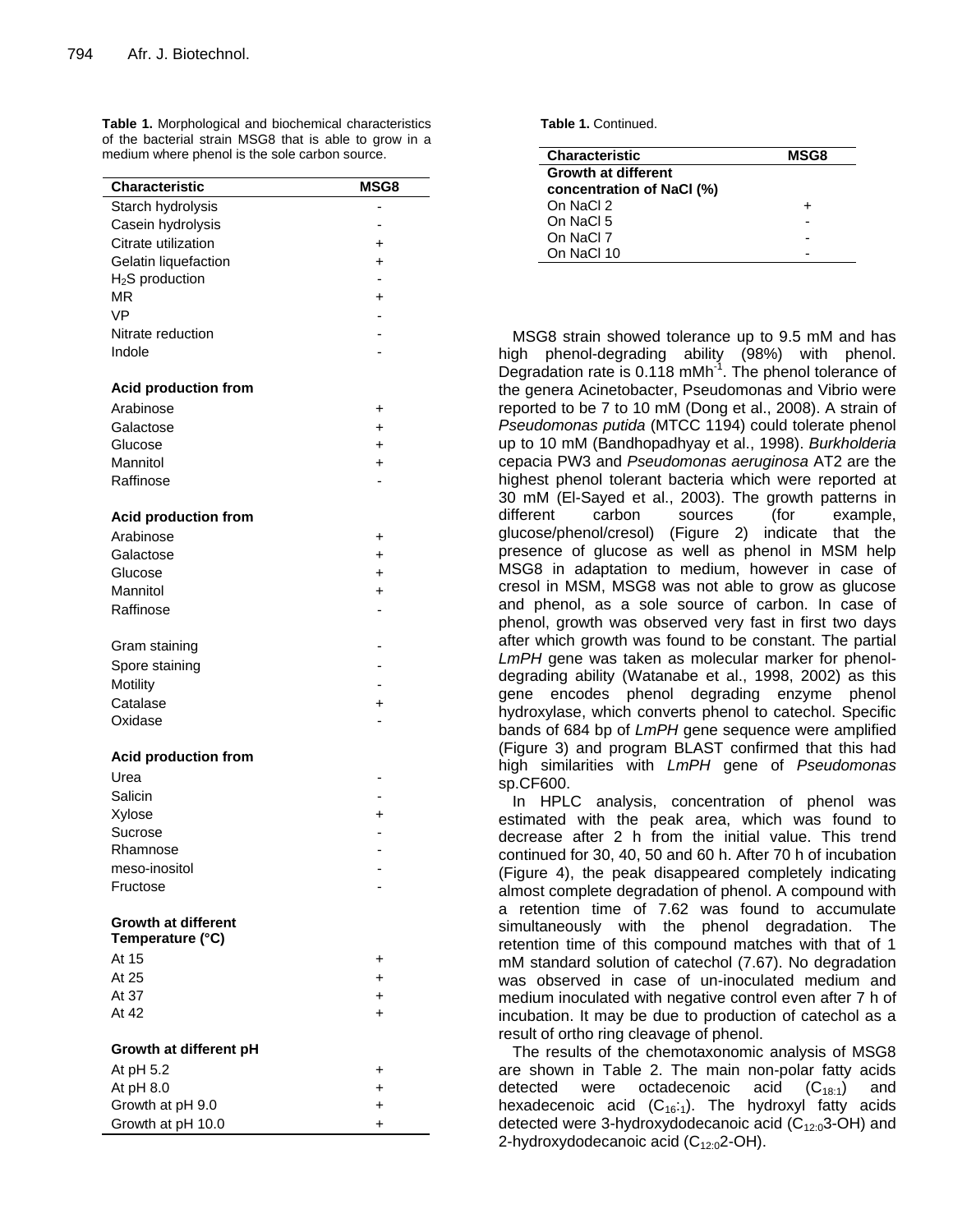

**Figure 3.** The existence of genes encoding LmPH was investigated in strain MSG8. PCR amplification showed that MSG8 strain and *Pseudomonas* sp.CF600 had the DNA fragment of 684 bp in length.



**Figure 4.** HPLC analysis of phenol by strain MSG8 at different time interval.

Gas chromatography-fatty acid methyl ester (GC-FAME) analysis (Lu and Harrington, 2010) of MSG8 showed highest similarity with *Acinetobacter baumannii* in the index (0.843) which has <97% similarity with MSG8. Phylogenetic tree showed the relationship of strain MSG8 with GenBank database (Figure 5). The isolated strain shared high identity (99%) with *Acinetobacter calcoaceticus.* In the present study, we have shown the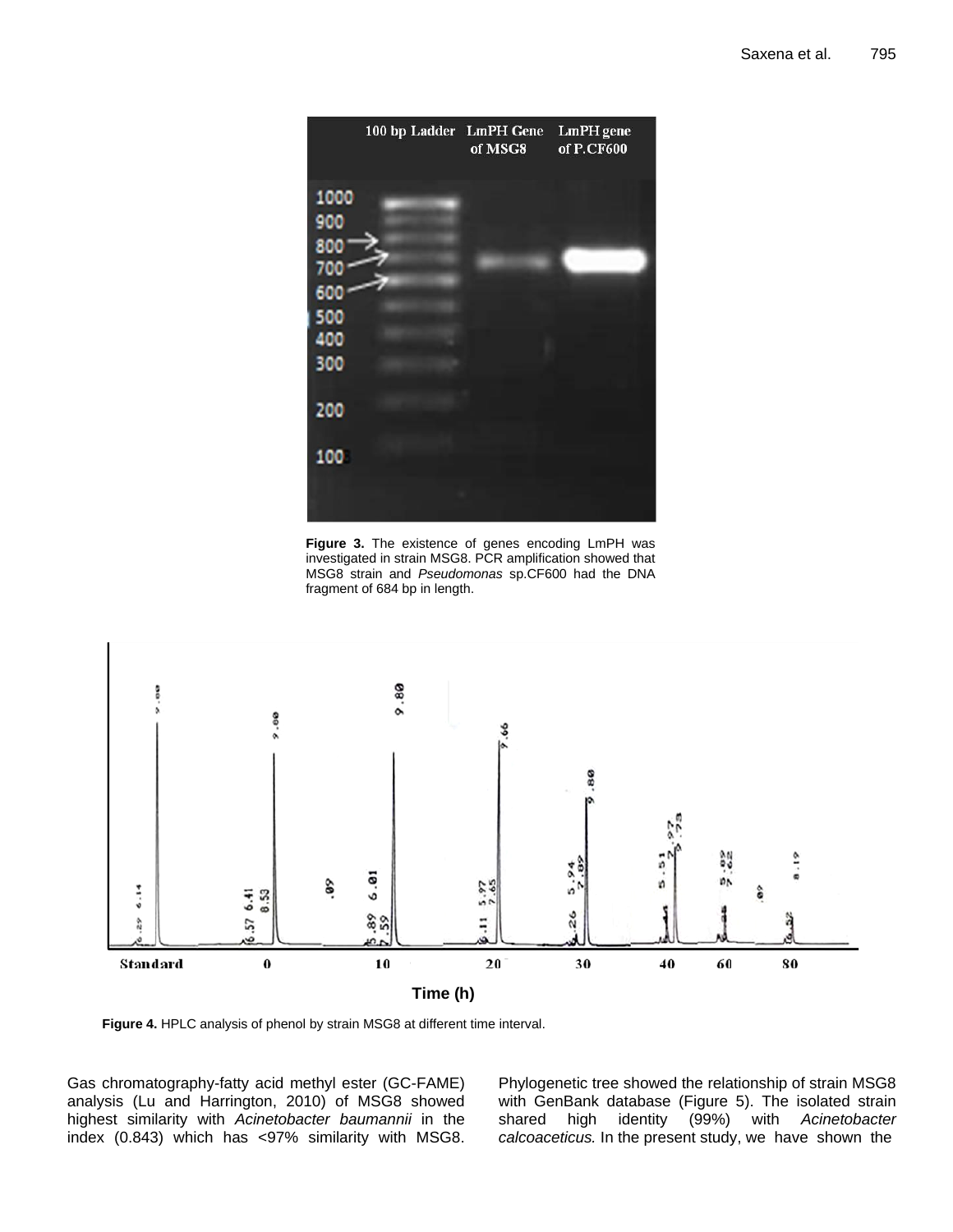| <b>Fatty acid</b> | Percentage (%) |
|-------------------|----------------|
| $C_{12:0}$        | 4.15           |
| $C_{12:0}$ 2-OH   | 2.06           |
| $C_{12:0}3$ -OH   | 3.36           |
| $C_{14:0}3$ -OH   | 1.92           |
| $C_{16:1}$        | 14.03          |
| $C_{16:0}$        | 21.11          |
| $C_{17:1}$        | 7.96           |
| $C_{17:0}$        | 2.82           |
| $C_{18:1}$        | 42.57          |

**Table 2.** Percentage cellular fatty acid composition of MSG8.





**Figure 5.** Phylogenetic tree based on 16s rRNA gene sequences showing the relationship between *Acinetobacter sp.*MSG8 and species from genus *Acinetobacter* with validly published names. Neighbour-joining model is employed for the tree construction and bootstrap values were obtained after 1000 resamplings. The scale bars represent 0.05 substitution/site. *E.coli* was used to root the tree.

growth and phylogenetic analysis of the isolated strain of *Acinetobacter* which is highest phenol tolerant bacterium among all the strains of *Acinetobacter* genus, based on 16S rDNA sequences which is a conserved sequence in

prokaryotes (Weisberg et al. 1991). Phylogenetic tree showed the relationship of strain MSG8 with GenBank database (Figure 5). The isolated strain shared high identity (99%) with *A. calcoaceticus.*